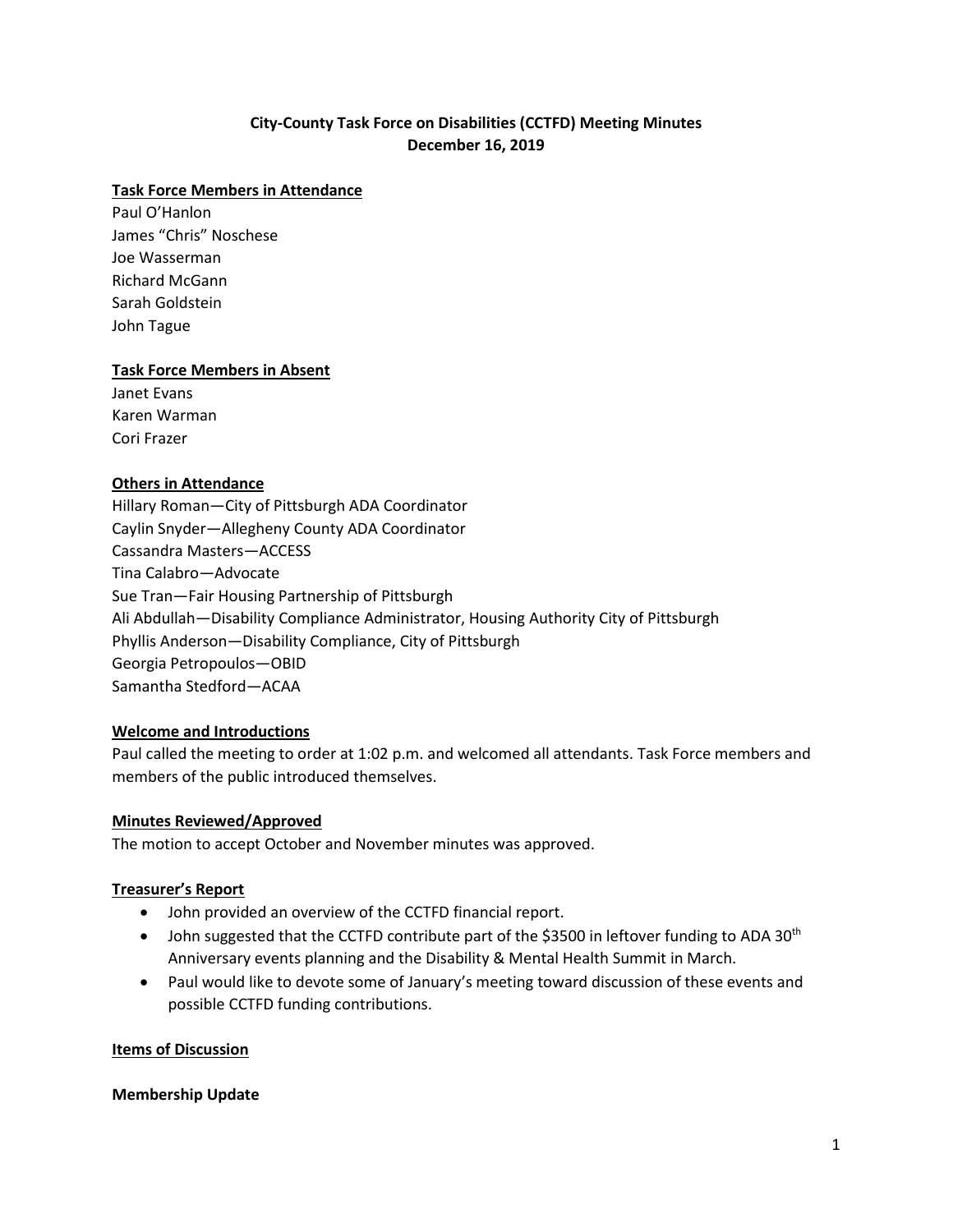Hillary provided an update on the status of City and County CCTFD candidates and answered questions about the process of appointment. All candidates are in the process of being reviewed by the offices of the Mayor and County Executive.

## **ADA 30th Anniversary Planning**

Tina Calabro provided an overview of the planning process by members of the Pittsburgh disability community so far. There will be many opportunities for the Task Force to participate in the upcoming events set to begin with the Disability & Mental Health Summit and continue until the final events in July.

## **Area Agency on Aging Presentation by Kim Hall**

- Kim Hall gave a presentation on the many services and programs offered by the Area Agency on Aging (AAA).
- The AAA is part of a nationwide network serving older adults, caregivers, social workers, and families who reside in Allegheny County.
- The AAA is a public agency mostly funded by federal, and state government sources.
- Services can be obtained by calling their "senior line" at: (412) 350-5460. AAA services include: personal care, home delivered meals, service coordination, caregiver support, health insurance counseling, enrollment assistance, legal counseling, volunteer opportunities, adult day centers, older adult protective services, senior companions, farmers market vouchers, housing and transportation assistance.
- Kim confirmed the availability of voter services in response to a question from Paul.
- Kim responded to Sarah's question about qualifying age for services that seniors must be 60 or older.
- Rich and Chris asked about deaf services under Act 150; John and Kim clarified that services could be rendered for those under 60 through the Act. Kim also informed the group that the AAA is working with Deafstone to improve services. Paul suggested a partnership with the Deaf Club.
- Kim went over the transportation services offered by AAA, including: the medical assistance transportation program (MATP), Access 65, Access ADA, and free PAT services.
- AAA offers free health insurance counseling through the APPRISE program for older adults and the PA Health Law Project.
- Kim discussed AAA senior centers that provide information, education, nutrition, and activities for seniors.
- AAA offers a caregiver support program that assists those caring for friends or family through support services and reimbursement of some expenses related to caregiving.
- Kim talked about the senior companionship program that aims to curb isolation among older homebound adults by sending volunteers to their homes.
- Kim responded to a question from Chris about the county service boundaries. She confirmed that the AAA is limited to only serving those residing in Allegheny County; every county has its own aging services agency.
- The agency also offers a services coordination program to help older adults who meet financial and care needs eligibility standards. Services include personal care, home support, supplies delivery, and urgent care.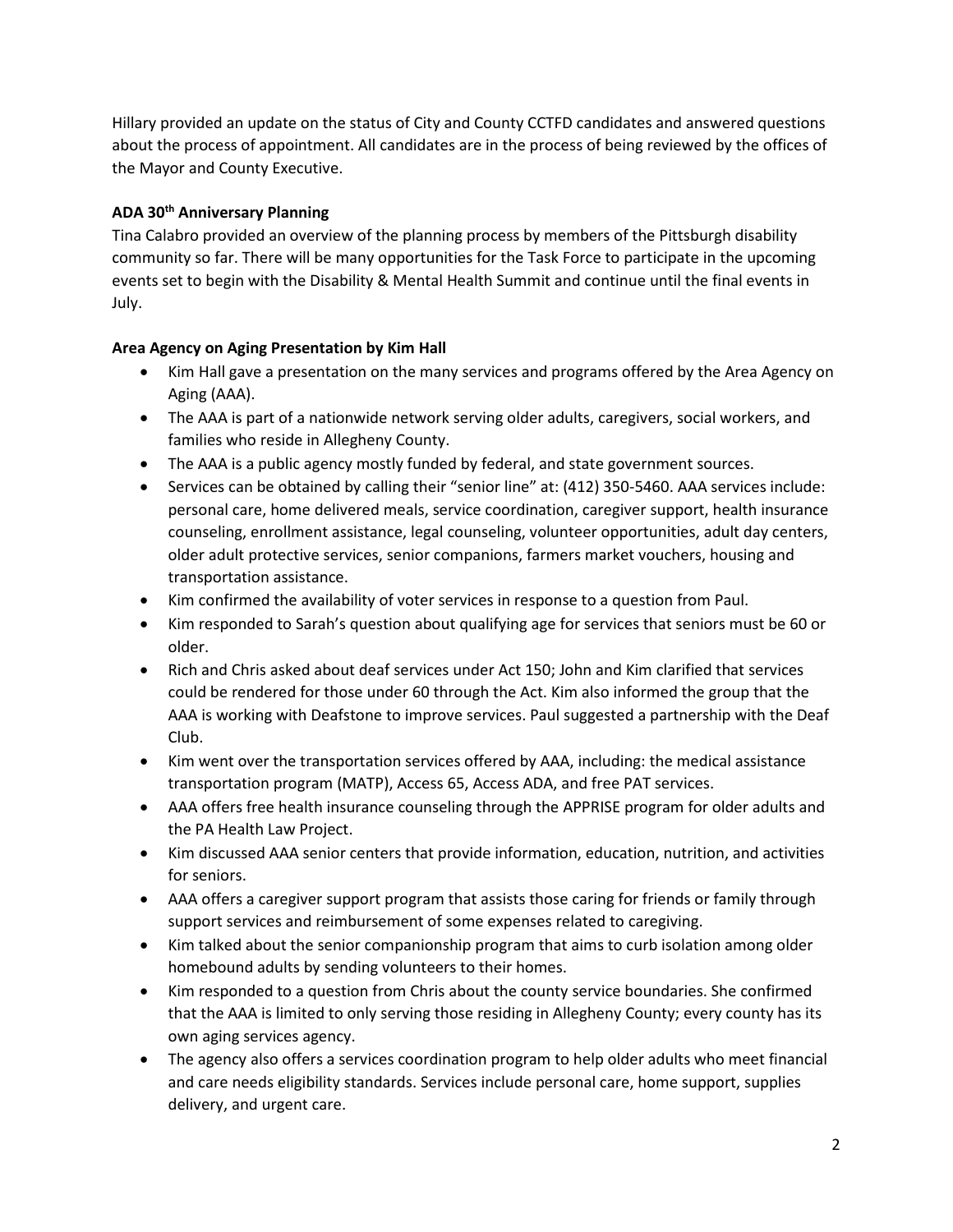- The AAA offers "life programs" that provide community-based, skilled nursing alternatives to nursing home placement through waivers to older adults who meet the eligibility criteria. The two programs in Allegheny County are: Community Life and Life Pittsburgh. Seniors are assigned to either program based on geographic place of residence.
- The AAA is also mandated to provide older adult protective services to seniors in order to enforce protections against elder abuse. They will provide referrals for adult protective services for those 18-60.
- Other services include an ombudsman program, nursing home transition services, and an "adult foster care" service.
- Kim answered Richard's question about employment and training services for low-income older adults, telling the group that the Urban League and JCC often step in to help in those cases.
- Kim left physical resources the group. Hillary later distributed AAA digital materials to the CCTFD.

## **Airport Authority Discussion with Samantha Stedford**

- Samantha talked about the many entities that create the passenger experience beyond the airport itself, including the airlines, TSA, and customs and border control. She clarified that the airport does not have authority over those entities.
- The airport strives to become an accessible place and have recently taken steps toward meeting that goal. These include the installation of a sensory room for those with autism and a partnership with Carnegie Mellon University to create a cell phone app that helps blind or visually impaired people navigate the airport.
- Samantha discussed the fact that airlines are only responsible for managing passengers "from the ticket counter on." This creates a gap in services for those with disabilities who may require assistance before that point in the process of air travel. Volunteer ambassadors who help to fill this gap do not fully suffice because they cannot provide physical support to travelers.
- Members of the CCTFD suggested employing a sign language service and a wheelchair service. The point was made that a Sighted Support Person (SSP) can be very helpful when a person with a disability is trying to find restaurants, restrooms, etc.
- Samantha discussed upcoming changes at the airport to make it more accessible including removing the train, reducing the number of levels passengers must traverse, and centralizing all parts of the air travel process.
- Chris recommended setting up a disability office at the airport to coordinate disability services between all the airlines.
- Samantha confirmed the accessibility of the shuttle system in response to a question from Ali Abdullah. Passengers can also use the accessible spaces in the parking lot for a reduced fee. The airport is reviewing options for hiring on staff who can help with physical support for passengers. Ali suggested reviewing an additional volunteer system.

# **Updates from November Meeting (Port Authority, "Small Differences," and Voting)**

• John provided updates on Port Authority. He is looking into grants and funding from the Federal Transit Administration and PennDOT to answer some of the CCTFD's prior inquiries about transit. He will report back to the Task Force via email.